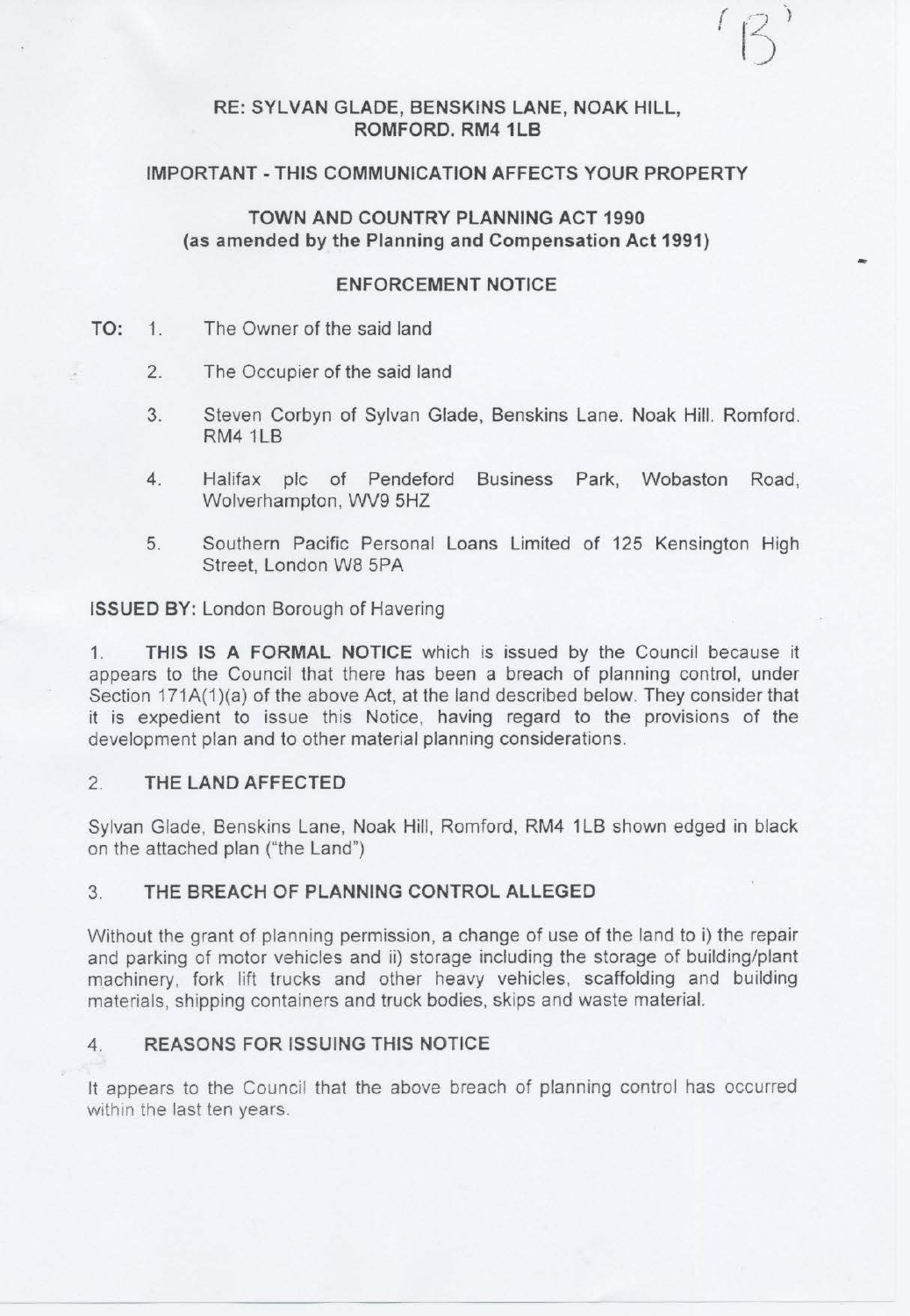The site lies within the Metropolitan Green Belt. The unauthorised uses are inappropriate and harmful to the function, character, appearance and openness of the Green Belt.

The Council do not consider that this harm can be overcome by the use of planning conditions.

In making its decision to issue this notice the Council consider that the unauthorised uses are contrary to Planning Policy Guidance 2: Green Belts and policies ENV1 and GRB2 of the Havering Unitary Development Plan and their counterpart policies in the Local Development Framework.

### 5. WHAT YOU ARE REQUIRED TO DO

i) Cease using the Land for the parking and repair of motor vehicles

Time for compliance: 3 months from the effective date of this notice

ii) Cease using the Land for the purposes of storage including the storing of scaffolding, building materials, building/plant machinery, fork lift trucks, heavy vehicles, skips, rubbish, waste materials, shipping containers and truck bodies

Time for compliance: 3 months from the effective date of this notice

iii) Remove from the Land all motor vehicles, scaffolding, building materials, building plant/machinery, fork lift trucks, heavy vehicles, skips, shipping containers, truck bodies and waste materials

Time for compliance: 3 months from the effective date of this notice

(ii) Restore the Land to grassed open rural land

Time for compliance: 6 months from the effective date of this notice

## **6. WHEN THIS NOTICE TAKES EFFECT**

This Notice takes effect on 23 October 2007, unless an appeal is made against it beforehand

Dated: 18 September 2007, *.•* a· *-vl\_ [* ,

Signed:

<sup>I</sup>/ ..---:;, <sup>~</sup>1- */I-<.. e /* 1 Authorised Officer Authorised Officer<br>on behalf of London Borough of Havering */* Town Hall Main Road Romford RM1 3BD

YOUR RIGHT OF APPEAL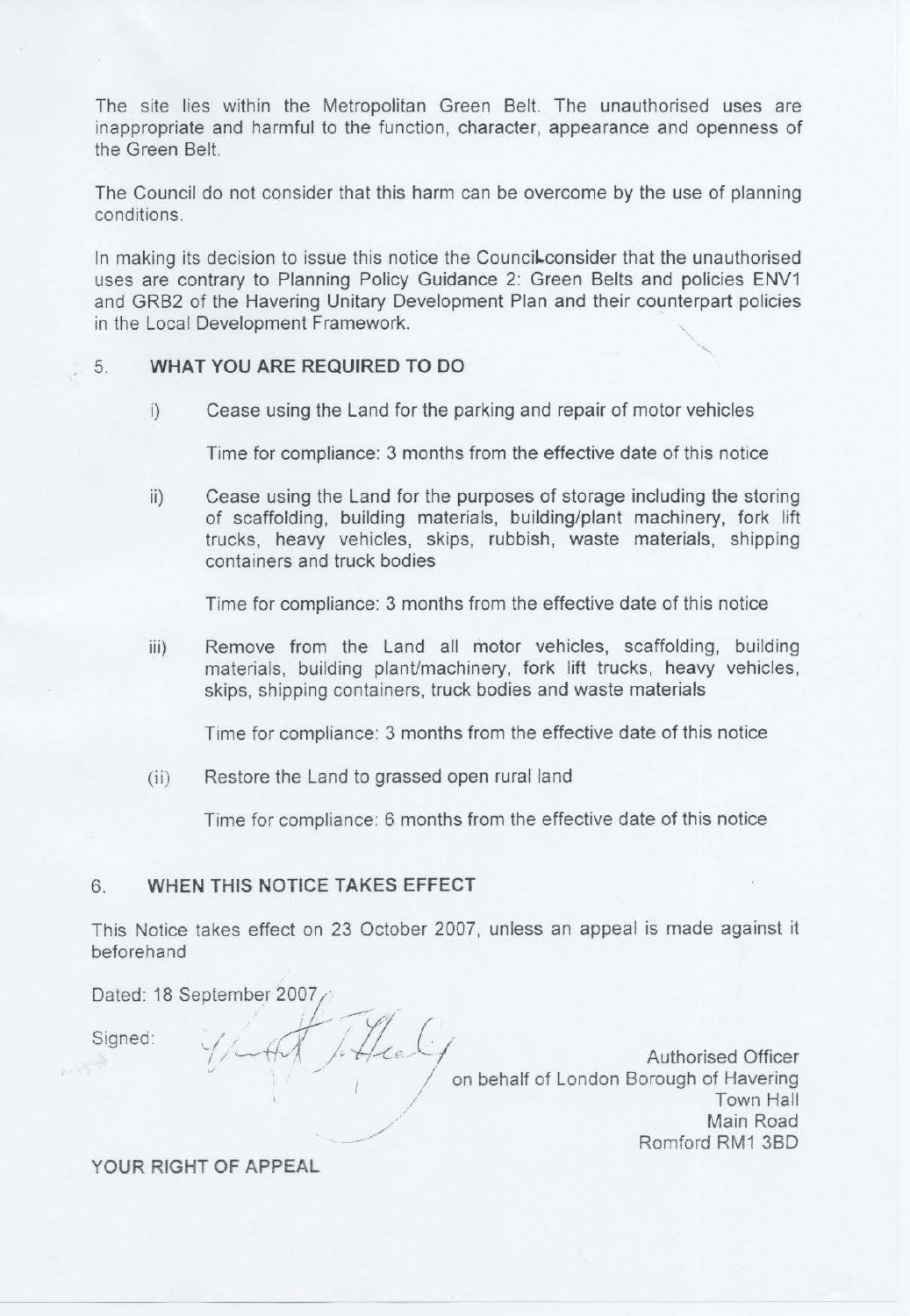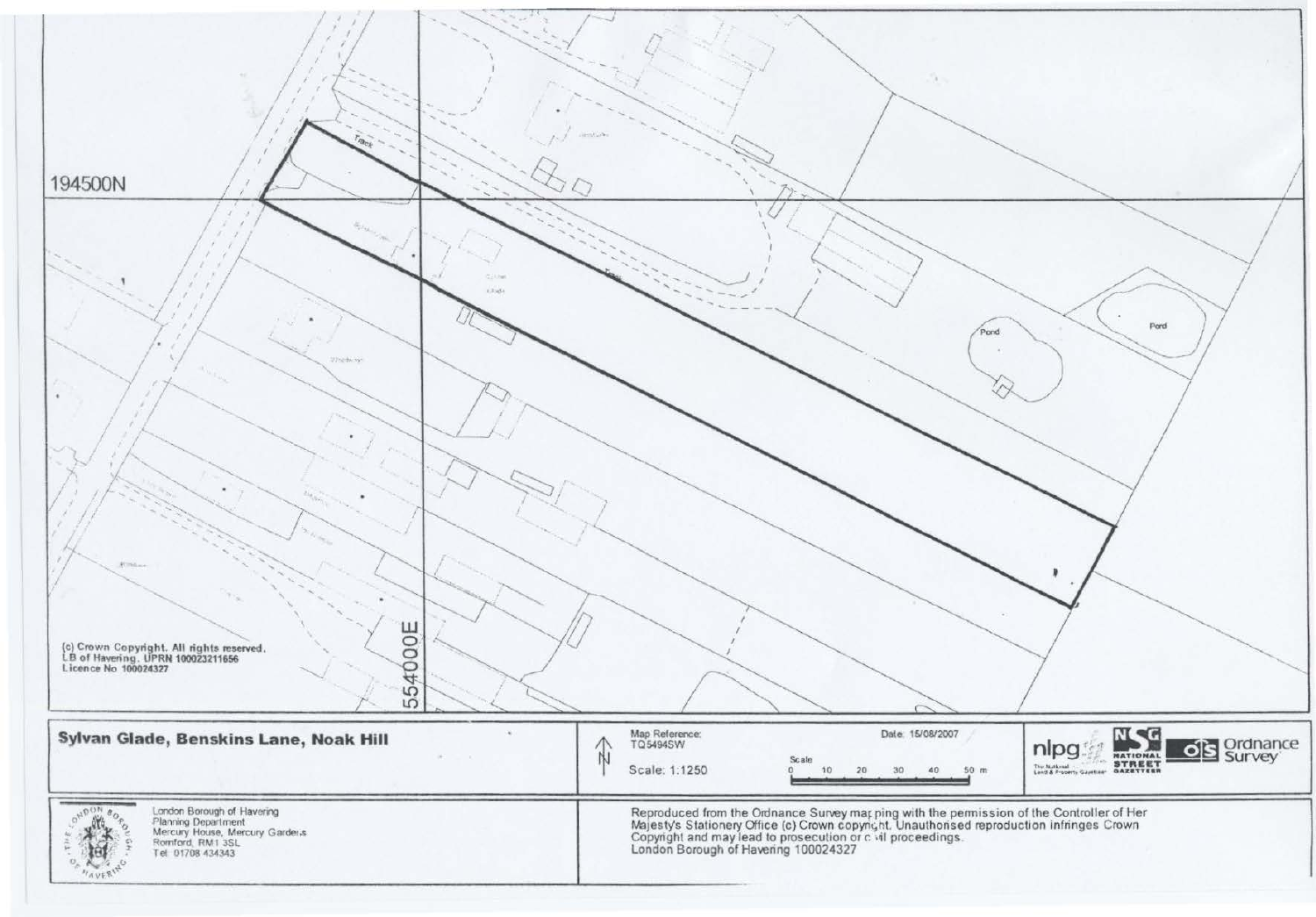You can appeal against this Enforcement Notice to the Secretary of State by the 23 October 2007. Further details are given in the attached explanatory note.

## **WHAT HAPPENS IF YOU DO NOT APPEAL**

 $\sim 10^{12}$ 

If you do not appeal against this Enforcement Notice, it will take effect on 23 October 2007 and you-must then ensure that the required steps for complying with it, for which you may be held responsible, are taken within the period specified in the Notice.

**FAILURE TO COMPLY WITH AN ENFORCEMENT NOTICE WHICH HAS TAKEN EFFECT CAN RESULT IN PROSECUTION AND/OR REMEDIAL ACTION BY THE COUNCIL.**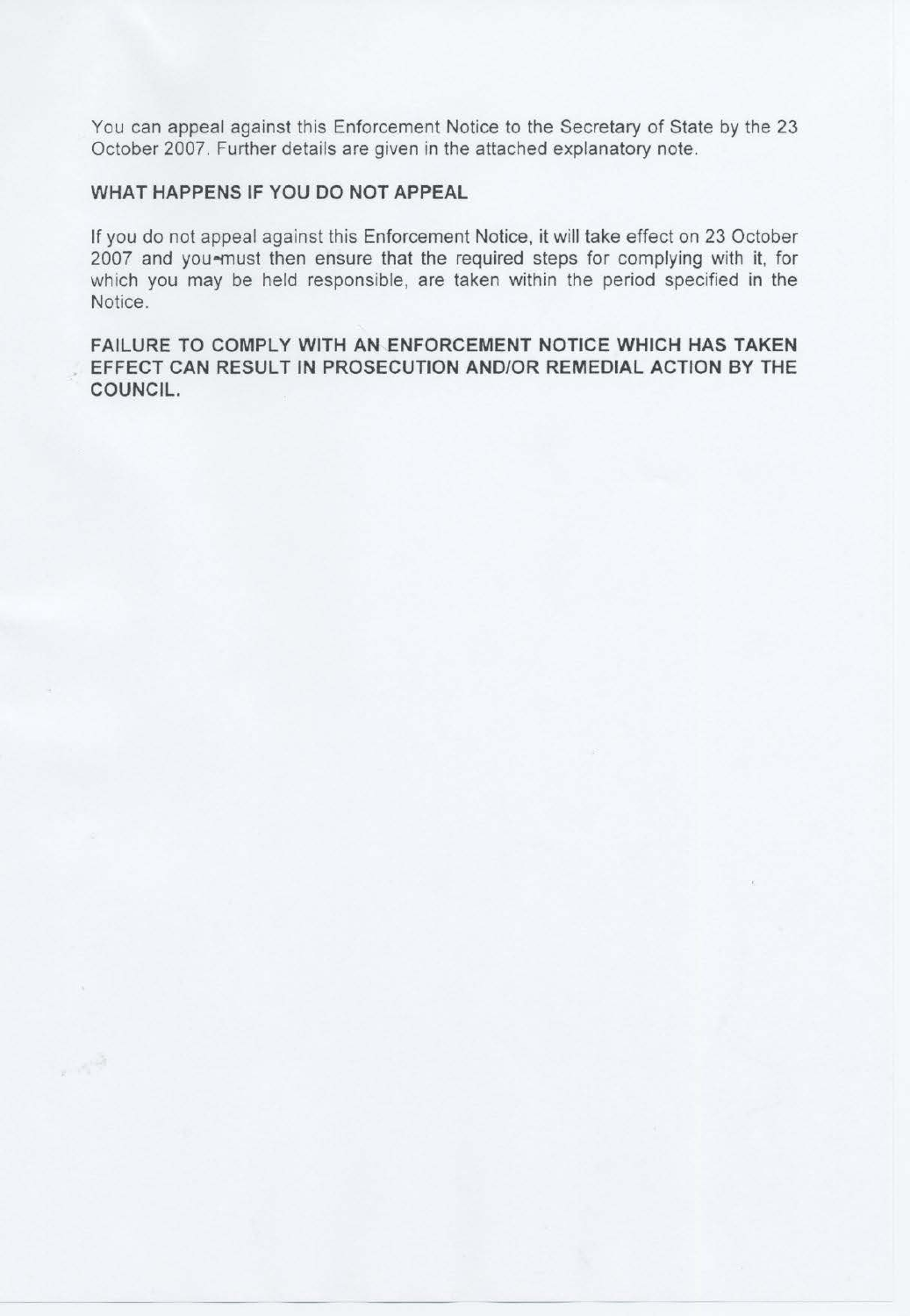## **EXPLANATORY NOTES**

## **STATUTORY PROVISIONS**

A summary of Sections 171A, 1718 and 172 to 177 of the Town and Country Planning Act 1990 (as amended) is enclosed with this Notice.

## **YOUR RIGHT OF APPEAL**

You can appeal against this Notice, but any appeal must be in writing and received, or posted (with the postage paid and properly addressed) in time to be received in the ordinary course of the post, by the Secretary of State before 23 October 2007. The enclosed booklet "Enforcement Appeals - A guide to Procedure" sets out your rights. Read it carefully. If you appeal you should use the enclosed appeal forms. Two copies are for you to send to the Secretary of State if you decide to appeal. The other is for you to keep as a duplicate for your own records. You should also send the Secretary of State a copy of the Enforcement Notice.

### **GROUNDS OF APPEAL**

The grounds of appeal are set out in Section 174 of the Town and Country Planning Act 1991 and are also set out on page 2 - 5 the enclosed appeal forms.

## **PLANNING APPLICATION FEE**

Should wish to appeal on ground (a) - that planning permission should be granted for the unauthorised use - then a fee of £265 is payable both to the Secretary of State and to the Council. If the fees are not paid then that ground of appeal will not be valid.

### **STATEMENT ON GROUNDS OF APPEAL**

You must submit to the Secretary of State, either when giving notice of appeal or within 14 days from the date on which the Secretary of State sends him a notice so requiring him, a statement in writing specifying the grounds on which you are appealing against the enforcement notice and stating briefly the facts on which you propose to rely in support of each of those grounds.

## **RECIPIENTS OF THE ENFORCEMENT NOTICE**

The names and addresses of all the persons on whom the Enforcement Notice has been served are:

- 1. The Owner of the said land
- 2. The Occupier of the said land
- 3. Steven Corbyn of Sylvan Glade, Benskins Lane. Noak Hill. Romford. RM4 1LB